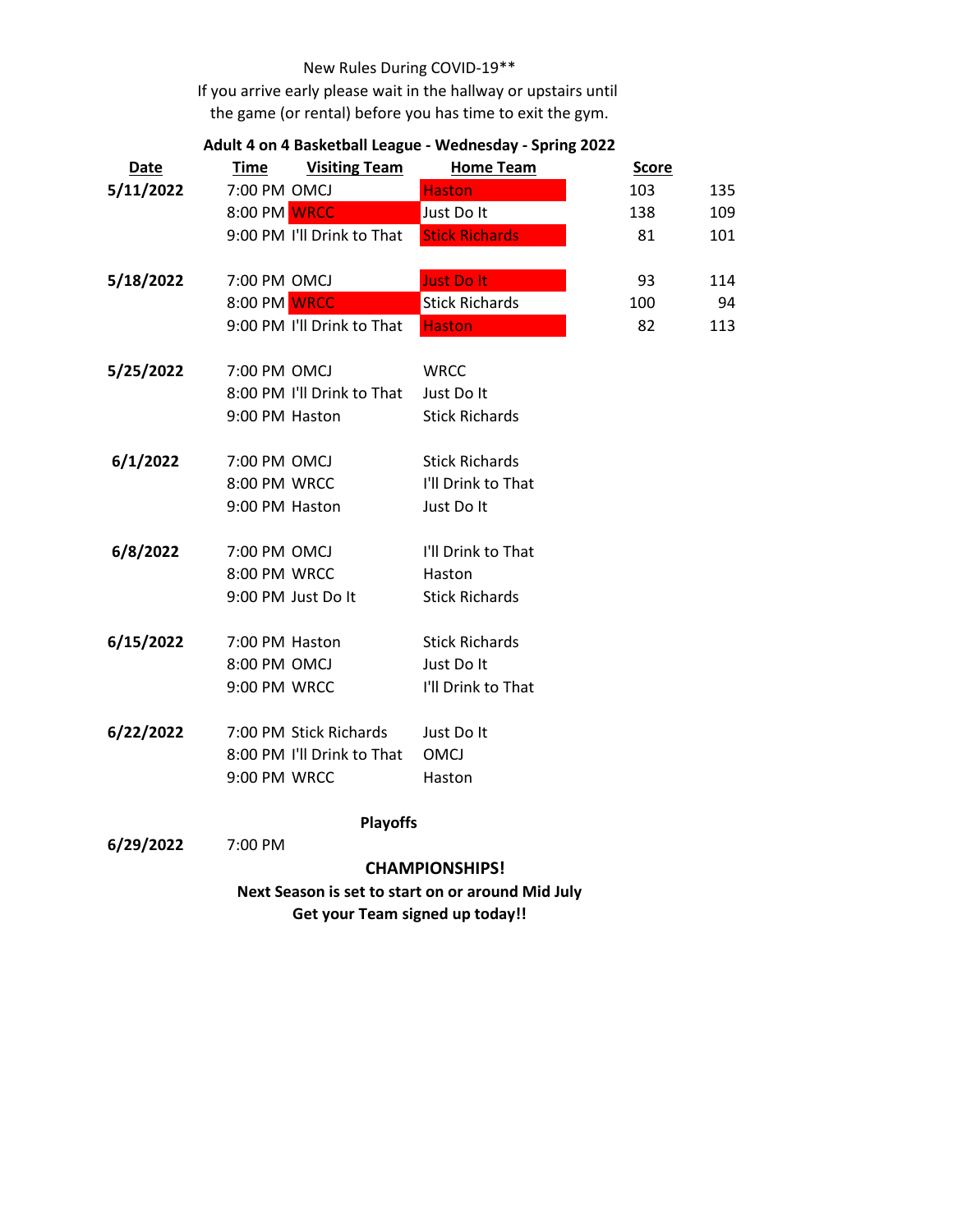| <b>STANDINGS</b> |      |                           |           |  |  |  |  |
|------------------|------|---------------------------|-----------|--|--|--|--|
| Win              | Loss | <b>Point Differential</b> | Winning % |  |  |  |  |
| 2                | 0    | 63.0                      | 100%      |  |  |  |  |
| $\mathcal{P}$    | 0    | 35.0                      | 100%      |  |  |  |  |
| 1                |      | 14.0                      | 50%       |  |  |  |  |
|                  | 1    | $-8.0$                    | 50%       |  |  |  |  |
| 0                | 2    | $-51.0$                   | 0%        |  |  |  |  |
|                  | C    | $-53.0$                   | 0%        |  |  |  |  |
|                  |      |                           |           |  |  |  |  |

| Team                  | PPG.   | Opponent PPG. | Avg. Margin | O Rank |
|-----------------------|--------|---------------|-------------|--------|
| Haston                | 124.00 | 92.50         | 31.5        | 1      |
| <b>WRCC</b>           | 119.00 | 95.50         | 23.5        | 2      |
| Just Do It            | 111.50 | 115.50        | $-4.0$      | 3      |
| OMCJ                  | 98.00  | 124.50        | $-26.5$     | 4      |
| <b>Stick Richards</b> | 97.50  | 90.50         | 7.0         | 5      |
| I'll Drink to That    | 81.50  | 107.00        | $-25.5$     | 6      |
|                       |        |               |             |        |
| Team                  |        | Opponent PPG. |             | D Rank |
| <b>Stick Richards</b> |        | 90.50         |             | 1      |
| Haston                |        | 92.50         |             | 2      |
| <b>WRCC</b>           |        | 95.50         |             | 3      |
| I'll Drink to That    |        | 107.00        |             | 4      |
| Just Do It            |        | 115.50        |             | 5      |
| OMCJ                  |        | 124.50        |             | 6      |

**Points In Playoffs**